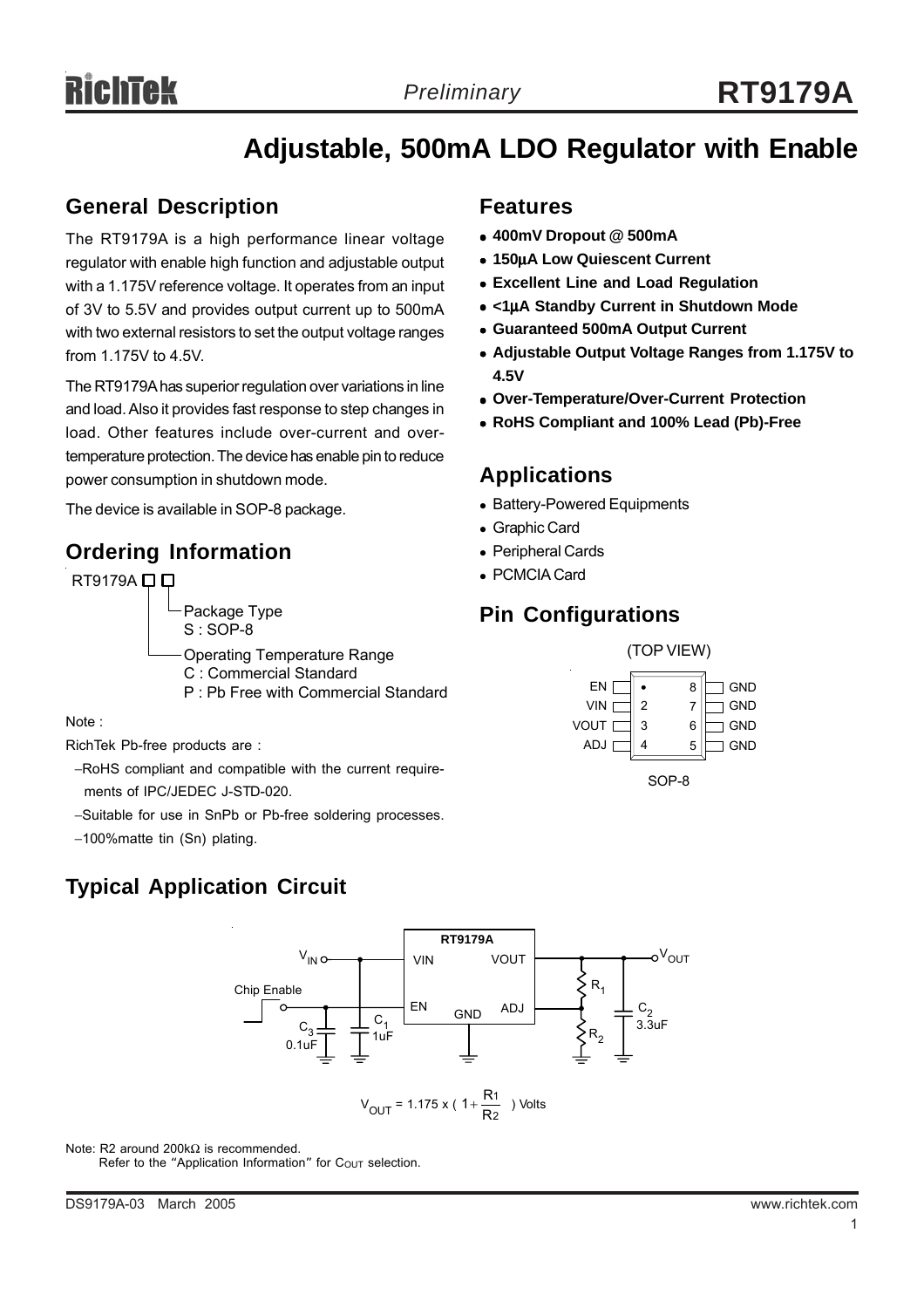## **Functional Pin Description**

| Pin No.    | <b>Pin Name</b> | <b>Pin Function</b>                                                                                                                                                                      |
|------------|-----------------|------------------------------------------------------------------------------------------------------------------------------------------------------------------------------------------|
| 2          | VIN             | Power Input Voltage                                                                                                                                                                      |
| 5, 6, 7, 8 | GND             | Ground                                                                                                                                                                                   |
|            | EN              | Chip Enable (Active High)                                                                                                                                                                |
| 4          | <b>ADJ</b>      | Adjust Output Voltage. The output voltage is set by the external feedback resistors<br>connecting to ADJ pin and is calculated as : $V_{OUT} = 1.175 \times (1 + \frac{R_1}{R_2})$ Volts |
| 3          | VOUT            | Output Voltage                                                                                                                                                                           |

## **Function Block Diagram**

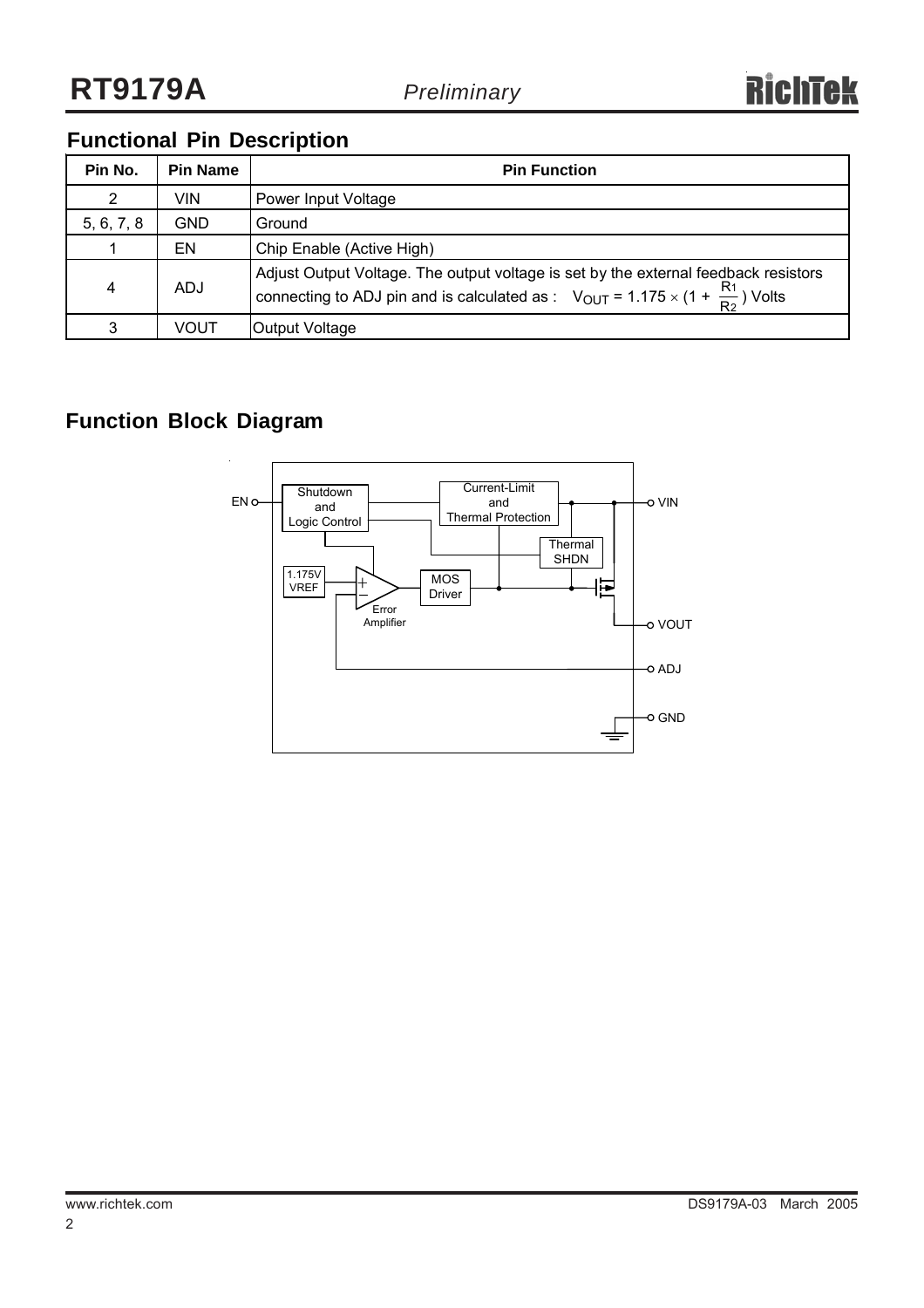## **Absolute Maximum Ratings** (Note 1)

| • Power Dissipation, $P_D @ T_A = 25^{\circ}C$ , $T_J = 125^{\circ}C$ |  |
|-----------------------------------------------------------------------|--|
|                                                                       |  |
| • Package Thermal Resistance (Note 7)                                 |  |
|                                                                       |  |
|                                                                       |  |
|                                                                       |  |
|                                                                       |  |
| • ESD Susceptibility (Note 2)                                         |  |
|                                                                       |  |
|                                                                       |  |
| Recommended Operating Conditions (Note 3)                             |  |

#### **Recommended Operating Conditions** (Note 3)

|  | ----- 3V to 5.5V                    |
|--|-------------------------------------|
|  |                                     |
|  | $-40^{\circ}$ C to 125 $^{\circ}$ C |

## **Electrical Characteristics**

 $(V_{IN} = V_{OUT} + 0.7V, I_{OUT} = 10\mu A, C_{IN} = 1\mu F, C_{OUT} = 3.3\mu F$  (Ceramic),  $T_A = 25^{\circ}$ C unless otherwise specified)

| <b>Parameter</b>                    |                    | Symbol                   | <b>Test Conditions</b>                                         | Min   | <b>Typ</b>                            | Max   | <b>Units</b>      |  |
|-------------------------------------|--------------------|--------------------------|----------------------------------------------------------------|-------|---------------------------------------|-------|-------------------|--|
| Reference Voltage Tolerance         |                    | <b>V<sub>REF</sub></b>   |                                                                | 1.163 | 1.175                                 | 1.187 | V                 |  |
| <b>Adjust Pin Current</b>           |                    | <b>LADJ</b>              |                                                                | --    |                                       | 10    | nA                |  |
| Output Voltage Range                |                    | Vout                     |                                                                | 1.175 | $-$                                   | 4.5   | V                 |  |
| <b>Quiescent Current</b>            | (Note 5)           | lQ                       | Enabled, $I_{\text{OUT}} = 0 \text{mA}$                        | --    | 150                                   | --    | μA                |  |
| <b>Standby Current</b>              | (Note 6)           | <b>ISTBY</b>             | $V_{IN}$ = 5.5V, Shutdown                                      | --    |                                       | 1     | μA                |  |
| <b>Current Limit</b>                |                    | <b>LIM</b>               |                                                                | 700   | $\hspace{0.05cm}$ – $\hspace{0.05cm}$ | --    | mA                |  |
| Dropout Voltage<br>(Note 4)         |                    | <b>V</b> <sub>DROP</sub> | $IOUT = 10mA$                                                  | --    | 10                                    |       | mV                |  |
|                                     |                    |                          | $I_{OUT} = 500mA$                                              | --    | 400                                   |       |                   |  |
| Line Regulation                     |                    | $\Delta V_{LINE}$        | $V_{OUT}$ + 0.7V < $V_{IN}$ < 5.5V &<br>$3.3V < V_{IN} < 5.5V$ | $-$   | 0.001                                 | --    | %N                |  |
| <b>Thermal Shutdown Temperature</b> |                    | $T_{SD}$                 |                                                                | --    | 170                                   |       | $^{\circ}{\rm C}$ |  |
| <b>Thermal Shutdown Hysteresis</b>  |                    | $\Delta$ T <sub>SD</sub> |                                                                | --    | 40                                    | --    | $^{\circ}{\rm C}$ |  |
| <b>EN Threshold</b>                 | Logic-Low Voltage  | $V_{IL}$                 | $V_{IN}$ = 3.3V, Shutdown                                      | --    |                                       | 0.4   | V                 |  |
|                                     | Logic-High Voltage | V <sub>IH</sub>          | $V_{\text{IN}}$ = 3.3V, Enable                                 | 2.0   |                                       | --    |                   |  |
| <b>EN Current</b>                   |                    | <b>IEN</b>               | $V_{IN} = V_{CE} = 5.5V$                                       | --    |                                       | 10    | nA                |  |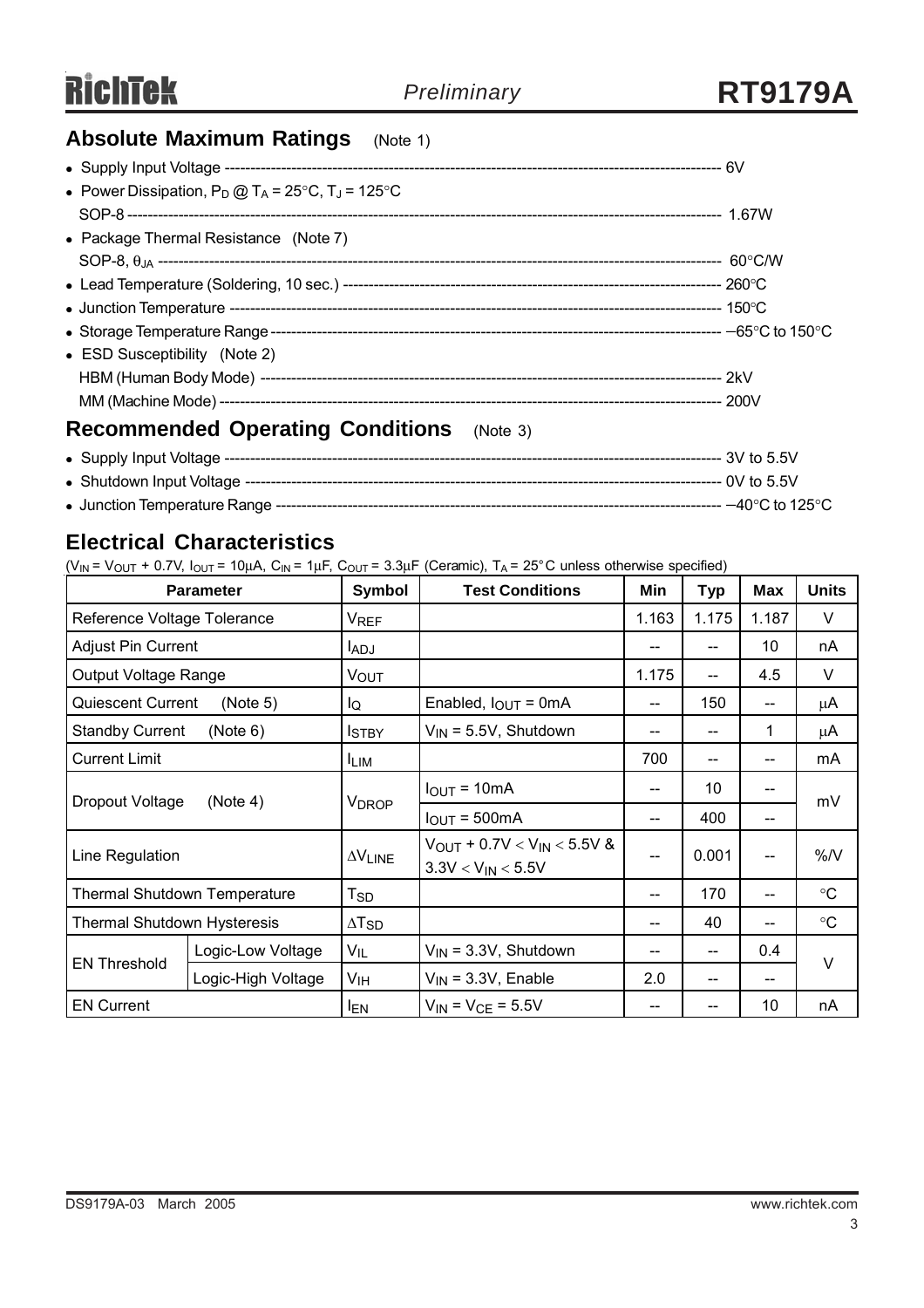- **Note 1.** Stresses listed as the above "Absolute Maximum Ratings" may cause permanent damage to the device. These are for stress ratings. Functional operation of the device at these or any other conditions beyond those indicated in the operational sections of the specifications is not implied. Exposure to absolute maximum rating conditions for extended periods may remain possibility to affect device reliability.
- **Note 2.** Devices are ESD sensitive. Handling precaution recommended
- **Note 3.** The device is not guaranteed to function outside its operating conditions.
- Note 4. The dropout voltage is defined as V<sub>IN</sub> -V<sub>OUT</sub>, which is measured when V<sub>OUT</sub> is V<sub>OUT(NORMAL)</sub> − 100mV.
- **Note 5.** Quiescent, or ground current, is the difference between input and output currents. It is defined by  $I_Q = I_{IN} I_{OUT}$  under no load condition ( $I_{OUT}$  = 0mA). The total current drawn from the supply is the sum of the load current plus the ground pin current.
- **Note 6.** Standby current is the input current drawn by a regulator when the output voltage is disabled by a shutdown signal ( $V_{EN} \leq 0.4V$ ). It is measured with  $V_{IN} = 5.5V$ .
- **Note 7.**  $\theta_{JA}$  is measured in the natural convection at  $T_A = 25^{\circ}C$  on the demo board, which has connected footprints as wide heat sink. Please see the thermal considerations on application information.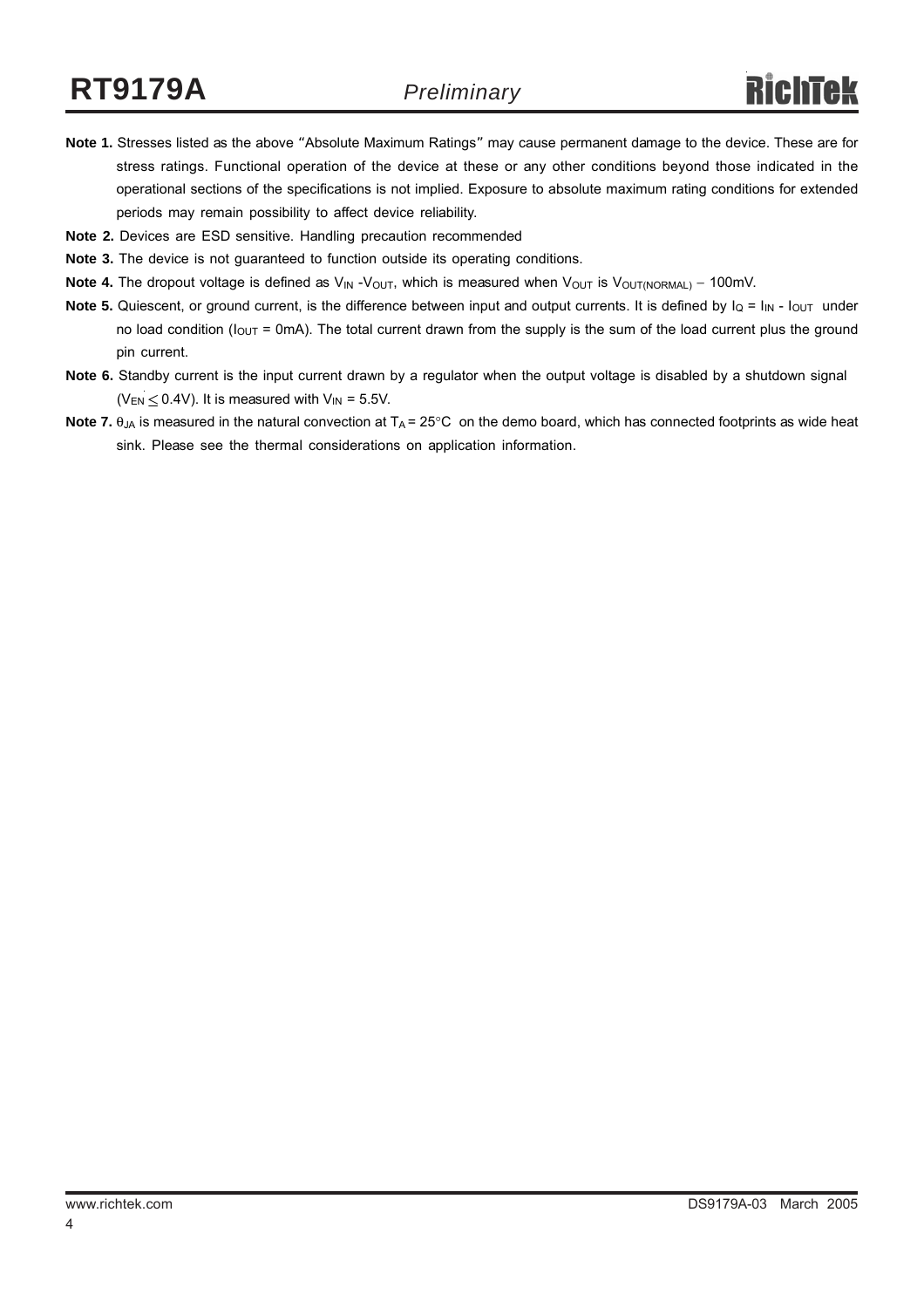## **Typical Operating Characteristics**







**Quiescent Current vs. Input Voltage**











DS9179A-03 March 2005 www.richtek.com

PSRR(dB)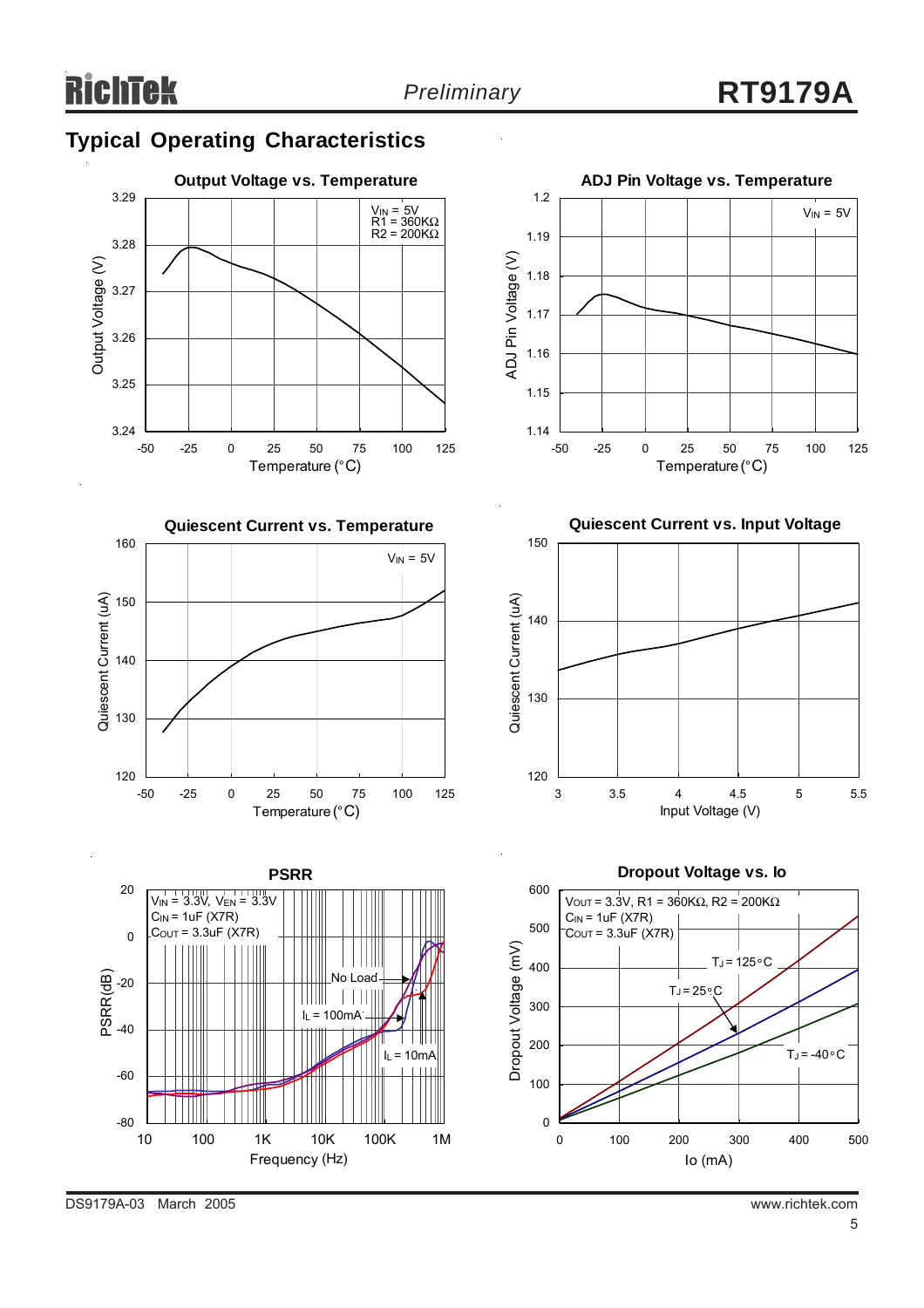

6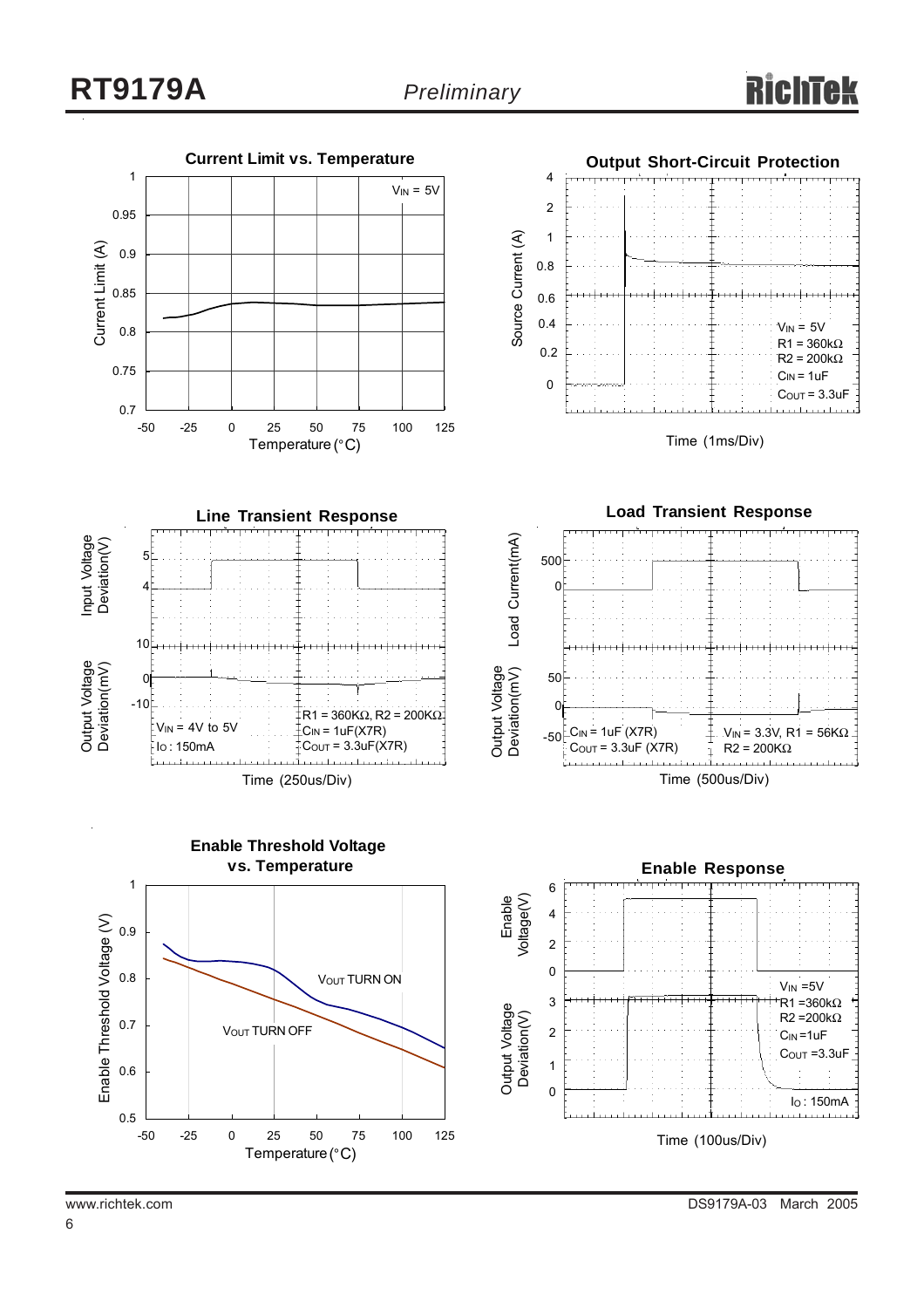# RichTek

## **Application Information**

Like any low-dropout regulator, the RT9179A requires input and output decoupling capacitors. These capacitors must be correctly selected for good performance (see Capacitor Characteristics Section). Please note that linear regulators with a low dropout voltage have high internal loop gains which require care in guarding against oscillation caused by insufficient decoupling capacitance.

#### **Input Capacitor**

An input capacitance of ≅1µF is required between the device input pin and ground directly (the amount of the capacitance may be increased without limit).

There are no requirements for the ESR on the input capacitor, but tolerance and temperature coefficient must be considered when selecting the capacitor to ensure the capacitance will be  $\cong 1 \mu$ F over the entire operating temperature range.

#### **Output Capacitor**

The RT9179A is designed specifically to work with very small ceramic output capacitors. The recommended minimum capacitance is 3.3µF ceramic or tantalum capacitor between LDO output and GND for stability. But for output voltage lower than 1.35V, to use a minimum of 3.3µF tantalum or electrolyte capacitor. Higher capacitance values help to improve transient. The output capacitor's ESR is critical because it forms a zero to provide phase lead which is required for loop stability.

#### **No Load Stability**

The device will remain stable and in regulation with no external load. This is specially important in CMOS RAM keep-alive applications



#### **Region of Stable COUT ESR vs. Load Current**

#### **Input-Output (Dropout) Voltage**

A regulator's minimum input-to-output voltage differential (dropout voltage) determines the lowest usable supply voltage. In battery-powered systems, this determines the useful end-of-life battery voltage. Because the device uses a PMOS, its dropout voltage is a function of drain-to-source on-resistance,  $R_{DS(ON)}$ , multiplied by the load current:

$$
V_{DROPOUT} = V_{IN} - V_{OUT} = R_{DS(ON)} \times I_{OUT}
$$

#### **Current Limit**

The RT9179A monitors and controls the PMOS' gate voltage, minimum limiting the output current to 700mA. The output can be shorted to ground for an indefinite period of time without damaging the part.

#### **Short-Circuit Protection**

The device is short circuit protected and in the event of a peak over-current condition, the short-circuit control loop will rapidly drive the output PMOS pass element off. Once the power pass element shuts down, the control loop will rapidly cycle the output on and off until the average power dissipation causes the thermal shutdown circuit to respond to servo the on/off cycling to a lower frequency. Please refer to the section on thermal information for power dissipation calculations.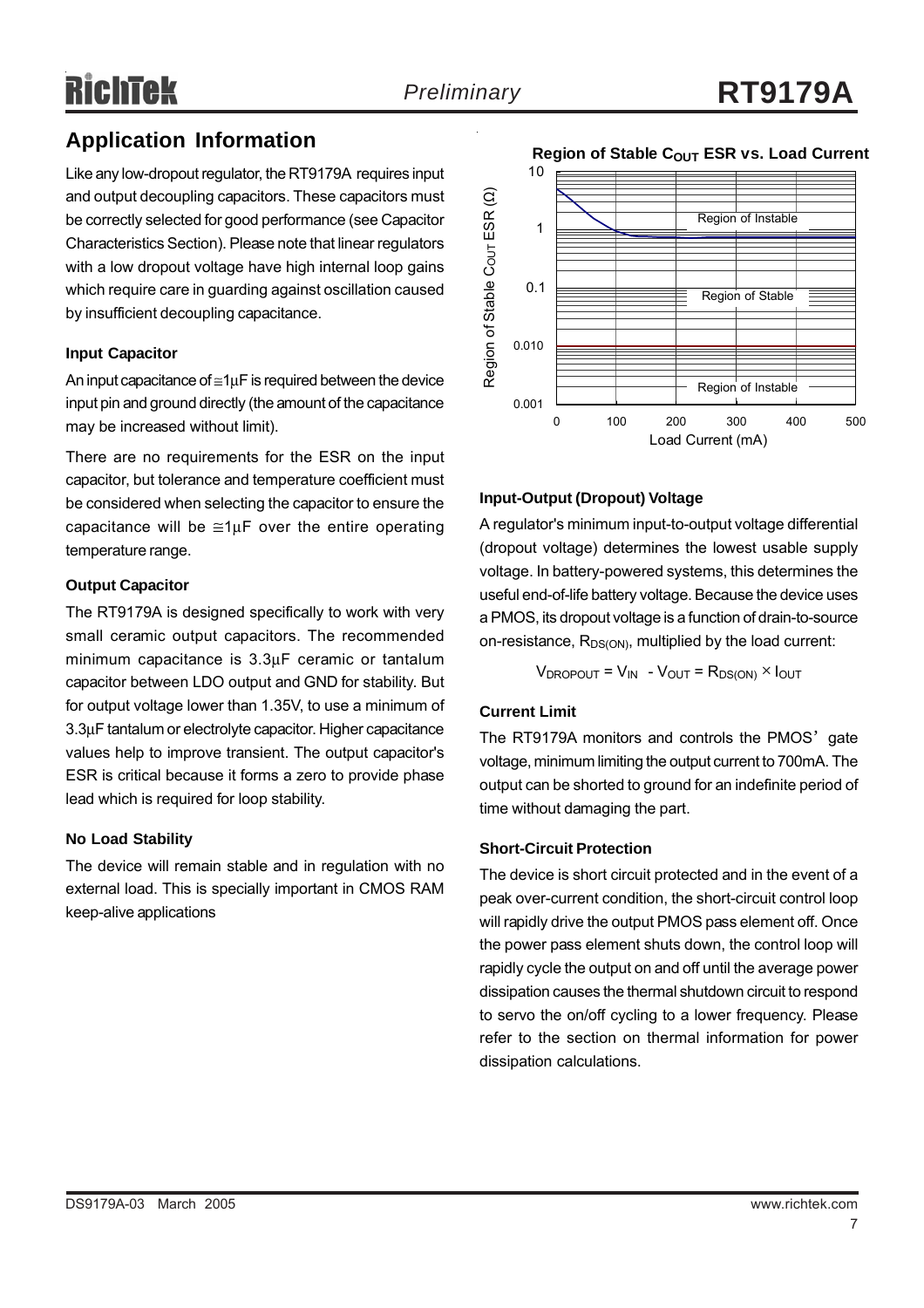#### **Capacitor Characteristics**

It is important to note that capacitance tolerance and variation with temperature must be taken into consideration when selecting a capacitor so that the minimum required amount of capacitance is provided over the full operating temperature range. In general, a good tantalum capacitor will show very little capacitance variation with temperature, but a ceramic may not be as good (depending on dielectric type).

Aluminum electrolytics also typically have large temperature variation of capacitance value.

Equally important to consider is a capacitor's ESR change with temperature: this is not an issue with ceramics, as their ESR is extremely low. However, it is very important in Tantalum and aluminum electrolytic capacitors. Both show increasing ESR at colder temperatures, but the increase in aluminum electrolytic capacitors is so severe they may not be feasible for some applications.

#### **Ceramic:**

For values of capacitance in the 10µF to 100µF range, ceramics are usually larger and more costly than tantalums but give superior AC performance for by-passing high frequency noise because of very low ESR (typically less than 10mΩ). However, some dielectric types do not have good capacitance characteristics as a function of voltage and temperature.

Z5U and Y5V dielectric ceramics have capacitance that drops severely with applied voltage. A typical Z5U or Y5V capacitor can lose 60% of its rated capacitance with half of the rated voltage applied to it. The Z5U and Y5V also exhibit a severe temperature effect, losing more than 50% of nominal capacitance at high and low limits of the temperature range.

X7R and X5R dielectric ceramic capacitors are strongly recommended if ceramics are used, as they typically maintain a capacitance range within ±20% of nominal over full operating ratings of temperature and voltage. Of course, they are typically larger and more costly than Z5U/Y5U types for a given voltage and capacitance.

#### **Tantalum:**

Solid tantalum capacitors are recommended for use on the output because their typical ESR is very close to the ideal value required for loop compensation. They also work well as input capacitors if selected to meet the ESR requirements previously listed.

Tantalums also have good temperature stability: a good quality tantalum will typically show a capacitance value that varies less than 10 to 15% across the full temperature range of 125°C to -40°C. ESR will vary only about 2X going from the high to low temperature limits.

The increasing ESR at lower temperatures can cause oscillations when marginal quality capacitors are used (if the ESR of the capacitor is near the upper limit of the stability range at room temperature).

#### **Aluminum:**

This capacitor type offers the most capacitance for the money. The disadvantages are that they are larger in physical size, not widely available in surface mount, and have poor AC performance (especially at higher frequencies) due to higher ESR and ESL.

Compared by size, the ESR of an aluminum electrolytic is higher than either Tantalum or ceramic, and it also varies greatly with temperature. A typical aluminum electrolytic can exhibit an ESR increase of as much as 50X when going from 25°C down to -40°C.

It should also be noted that many aluminum electrolytics only specify impedance at a frequency of 120Hz, which indicates they have poor high frequency performance. Only aluminum electrolytics that have an impedance specified at a higher frequency (between 20kHz and 100kHz) should be used for the device. Derating must be applied to the manufacturer's ESR specification, since it is typically only valid at room temperature.

Any applications using aluminum electrolytics should be thoroughly tested at the lowest ambient operating temperature where ESR is maximum.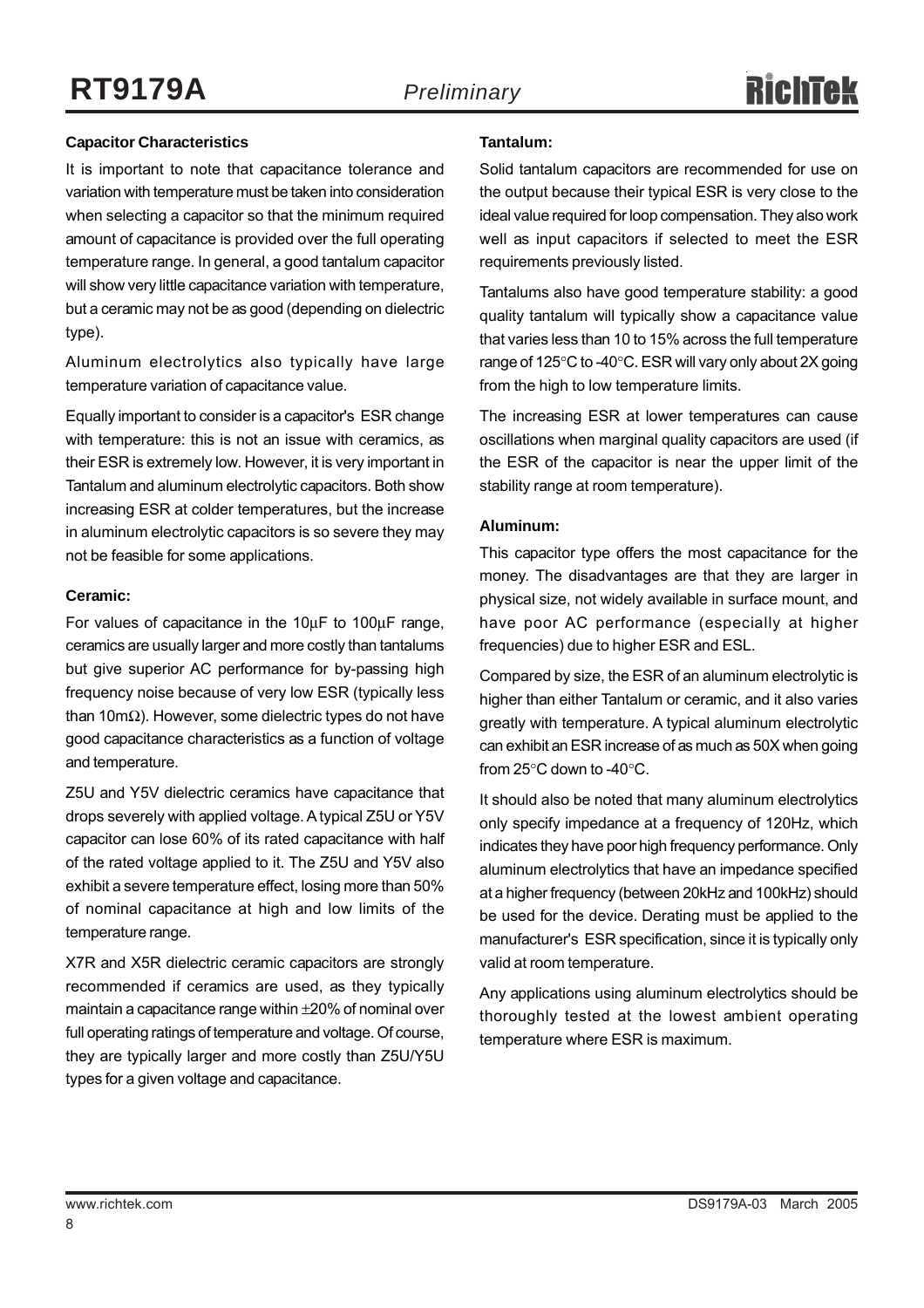## RichTek

#### **Thermal Considerations**

The RT9179A can deliver a current of up to 500mA over the full operating junction temperature range. However, the maximum output current must be derated at higher ambient temperature to ensure the junction temperature does not exceed 125°C. With all possible conditions, the junction temperature must be within the range specified under operating conditions. Power dissipation can be calculated based on the output current and the voltage drop across regulator.

#### $P_D = (V_{IN} - V_{OUT}) I_{OUT} + V_{IN} I_{GND}$

The final operating junction temperature for any set of conditions can be estimated by the following thermal equation:

#### $P<sub>D</sub>$  (MAX) = (T<sub>J</sub> (MAX) - T<sub>A</sub>) / θ<sub>JA</sub>

Where  $T_{J (MAX)}$  is the maximum junction temperature of the die (125 $\degree$ C) and T<sub>A</sub> is the maximum ambient temperature. The junction to ambient thermal resistance  $(\theta_{JA}$  is layout dependent) for SOP-8 package is 60 $\degree$ C/W at recommended minimum footprint. Visit our website in which "Recommended Footprints for Soldering Surface Mount Packages" for detail. More power can be dissipated if the maximum ambient temperature of the application is lower. Approaches for enhancing thermal performance is improving the power dissipation capability of the PCB design like cooper area increases.

Thermal protection limits power dissipation in RT9179A. When the operation junction temperature exceeds 170°C, starts the thermal shutdown function and turns the pass element off. The pass element turns on again after the junction temperature reduced about 40°C.

#### **PCB Layout**

Good board layout practices must be used or instability can be induced because of ground loops and voltage drops. The input and output capacitors *MUST* be directly connected to the input, output, and ground pins of the device using traces which have no other currents flowing through them.

The best way to do this is to layout  $C_{IN}$  and  $C_{OUT}$  near the device with short traces to the  $V_{IN}$ ,  $V_{OUT}$ , and ground pins. The regulator ground pin should be connected to the external circuit ground so that the regulator and its capacitors have a "single point ground".

It should be noted that stability problems have been seen in applications where "vias" to an internal ground plane were used at the ground points of the device and the input and output capacitors. This was caused by varying ground potentials at these nodes resulting from current flowing through the ground plane.

Using a single point ground technique for the regulator and it's capacitors fixed the problem. Since high current flows through the traces going into  $V_{\text{IN}}$  and coming from  $V<sub>OUT</sub>$ , Kelvin connect the capacitor leads to these pins so there is no voltage drop in series with the input and output capacitors.

Optimum performance can only be achieved when the device is mounted on a PC board according to the diagram below:



SOP-8 Board Layout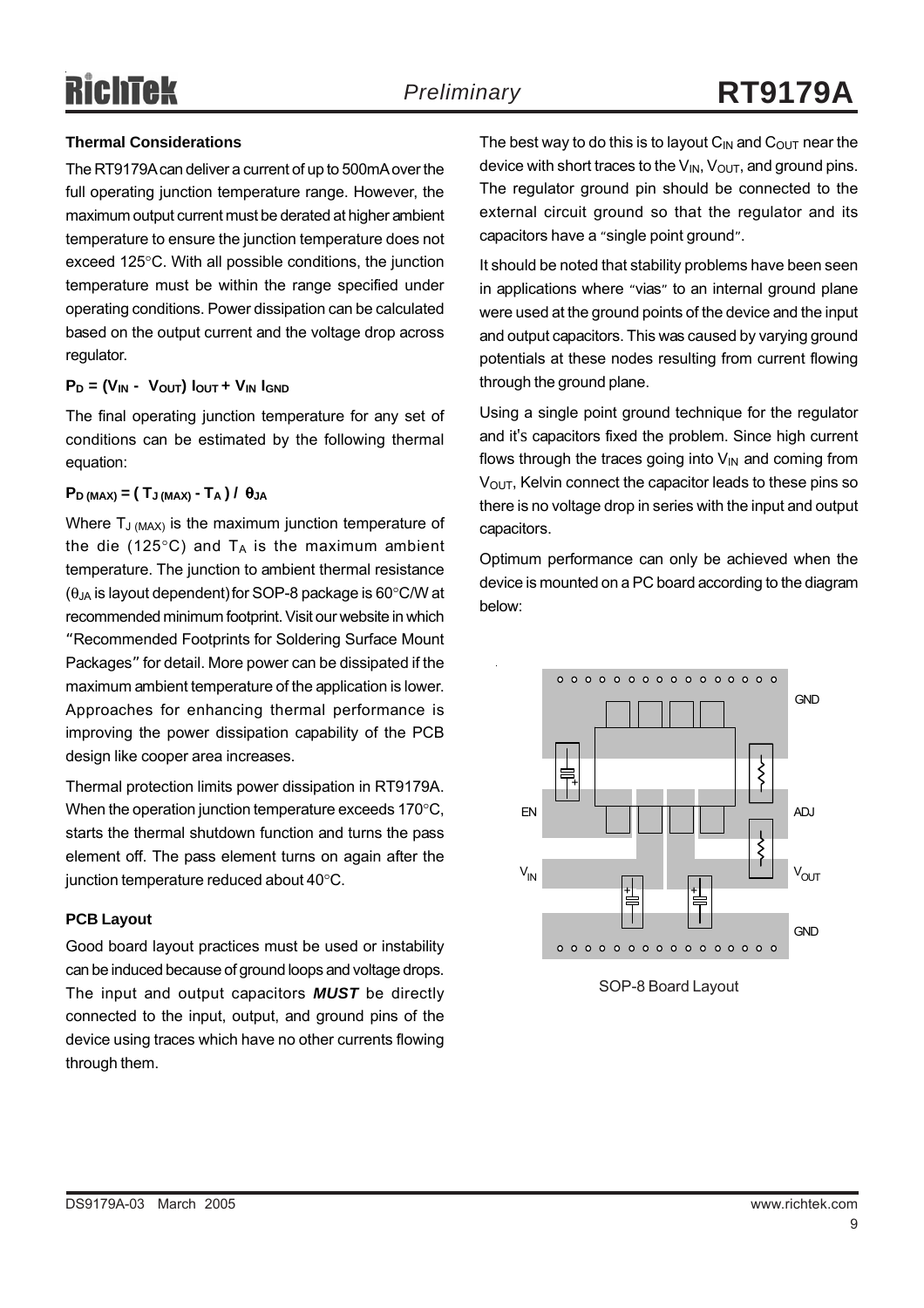## **RT9179A** *Preliminary*

The RT9179ACS regulator is packaged in SOP-8 package. This package is unable to efficiently dissipate the heat generated when the regulator is operating at high power levels. In order to control die-operating temperatures, the PCB layout should allow for maximum possible copper area at the GND pins of the RT9179ACS. The multiple GND pins on the SOP-8 package are internally connected, but lowest thermal resistance will result if these pins are

tightly connected on the PCB. This will also aid heat dissipation at high power levels. If the large copper around the IC is unavailable, a buried layer may be used as a heat sink. Use vias to conduct the heat into the buried or backside of PCB layer.

| Use vias to conduct the heat into the<br>buried or backside of PCB layer.                                                 |                          |           |          |         |                 |          |  |  |  |
|---------------------------------------------------------------------------------------------------------------------------|--------------------------|-----------|----------|---------|-----------------|----------|--|--|--|
|                                                                                                                           |                          |           |          |         |                 |          |  |  |  |
|                                                                                                                           |                          |           |          |         |                 |          |  |  |  |
|                                                                                                                           |                          | ∩         | $\Omega$ |         | $\circ$         |          |  |  |  |
|                                                                                                                           |                          | Ō.        |          | $\circ$ |                 | റ റ      |  |  |  |
|                                                                                                                           |                          | $\bullet$ |          | $\circ$ |                 | $\Omega$ |  |  |  |
|                                                                                                                           |                          | О.        |          |         | $\circ$ $\circ$ | $\circ$  |  |  |  |
|                                                                                                                           |                          |           |          |         | $\cap$          | $\Omega$ |  |  |  |
|                                                                                                                           |                          |           |          | ∩.      |                 |          |  |  |  |
|                                                                                                                           | <b>RT9179ACS (SOP-8)</b> |           |          |         |                 |          |  |  |  |
| The PCB heat sink copper area should<br>be solder-painted without masked. This<br>approaches a "best case" pad heat sink. |                          |           |          |         |                 |          |  |  |  |

To prevent this maximum junction temperature from being exceeded, the appropriate power plane heat sink *MUST* be used. Higher continuous currents or ambient temperature require additional heatsinking.